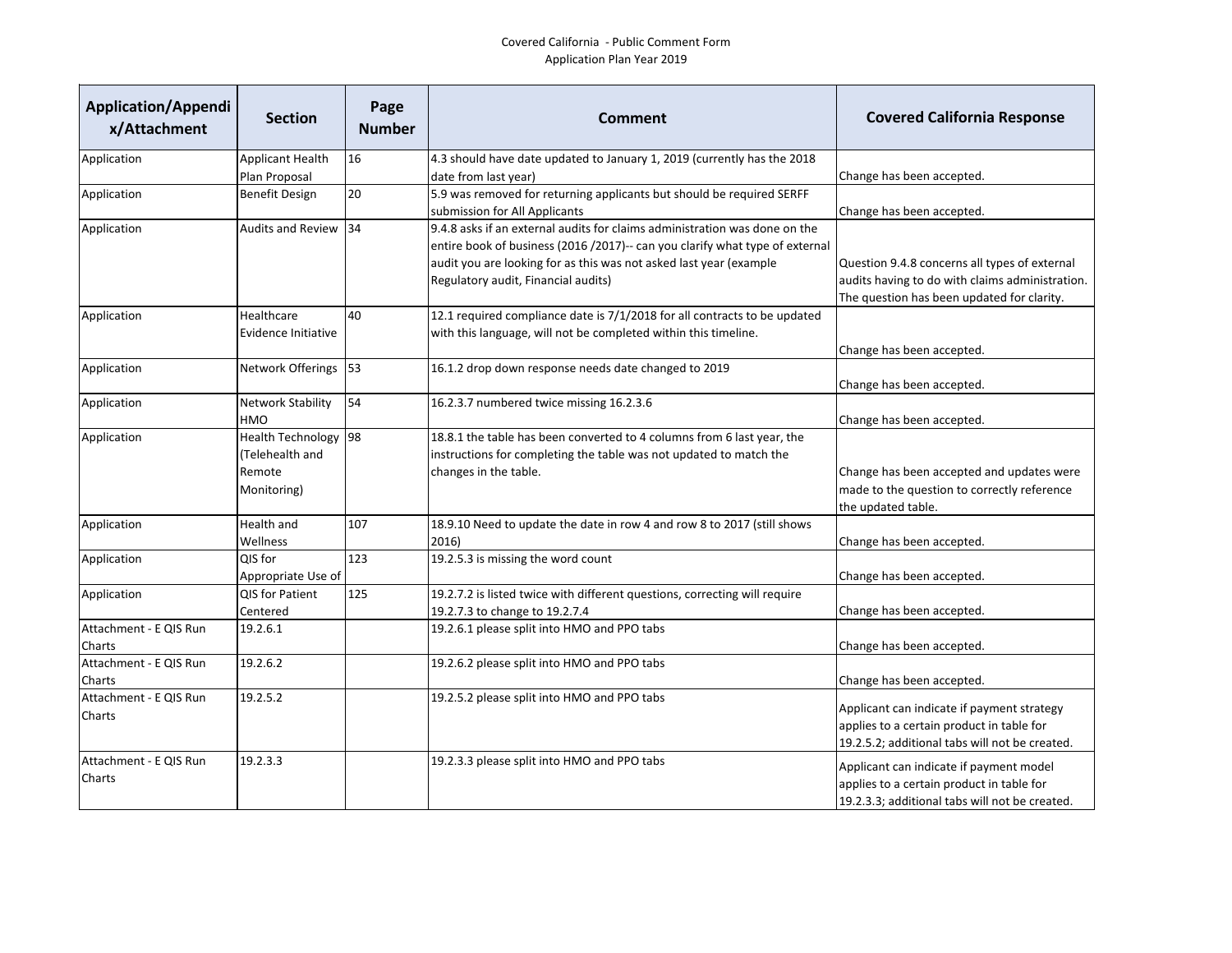## Covered California - Public Comment Form Application Plan Year 2019

| Application               | 1.6                    | $\overline{9}$ | Please consider adding a statement before the New Applicant Entrants         |                                                 |
|---------------------------|------------------------|----------------|------------------------------------------------------------------------------|-------------------------------------------------|
|                           |                        |                | paragraph:                                                                   |                                                 |
|                           |                        |                | If a currently contracted QHP Issuer is planning system or resource changes  |                                                 |
|                           |                        |                | that will impact 2019 operations, including Open Enrollment, currently       | Information referenced is addressed through     |
|                           |                        |                | contracted QHP Issuer must update the applicable section(s) of the QHP       | the implementation plan a new entrant           |
|                           |                        |                | Certification Application.                                                   | Applicant is required to submit in 6.2.1.       |
| Application               | 4.3                    | 16 (footer)    | Please consider rephrasing "2018" to "2019" in the first sentence:           |                                                 |
|                           |                        |                | Final negotiated and accepted premium proposals shall be in effect for       |                                                 |
|                           |                        |                | coverage effective January 1, 2018.                                          |                                                 |
|                           |                        |                |                                                                              | Change has been accepted.                       |
| Application               | 6.1.2.1 (New           | 21             | Please consider adding a new All issuer question:                            | Designated operation resources are addressed    |
|                           | Question)              |                | Does Applicant have operation resources dedicated strictly to the            | in Section 2, Adiministration and Attestation,  |
|                           |                        |                | Exchange? (200 words)                                                        | and Section 6, Operational Capacity. The        |
|                           |                        |                |                                                                              | Exchange does not require dedicated operation   |
|                           |                        |                |                                                                              | resources.                                      |
| Application               | 7.15 (new              | 26             | Please consider adding a new All issuer question:                            |                                                 |
|                           | question)              |                | The Exchange expects all Applicants to promote enrollment and payment        |                                                 |
|                           |                        |                | option enhancements that improve the enrollee service experience. List       |                                                 |
|                           |                        |                | any significant enhancements made within the last 12 months and the          |                                                 |
|                           |                        |                | options the Applicant provides to the consumer for submitting premium.       | This will be addressed as part of the work plan |
|                           |                        |                |                                                                              | for the Consumer Experience Work Group, and     |
|                           |                        |                |                                                                              | will not be addressed through the Certification |
|                           |                        |                |                                                                              | Application at this time.                       |
| Application               | 8.6 (new question) 27  |                | Please consider adding a new All issuer question:                            | Increasing effectuation rates will be addressed |
|                           |                        |                | a) What percentage of enrollee applications with and without binder          | as part of the work plan for the Consumer       |
|                           |                        |                | payment are effectuated electronically?                                      | Experience Work Group, and will not be          |
|                           |                        |                | b) What is Applicant doing to increase effectuation rates?                   | addressed through the Certification Application |
|                           |                        |                |                                                                              | at this time.                                   |
| Application               | 16.2.3.7               | 61 (footer)    | There are two 16.2.3.7 questions. Please consider changing the first         |                                                 |
|                           |                        |                | question numbering to 16.2.3.6 as that number appears to be missing.         |                                                 |
|                           |                        |                |                                                                              | Change has been accepted.                       |
| Application               | 16.5                   | 76-84 (footer) | Please clarify if the questions apply only to the new network(s) a currently |                                                 |
|                           |                        |                | contracted QHP is considering or if the questions apply to both existing     |                                                 |
|                           |                        |                | networks AND the new network(s) a currently contracted QHP is                | Change has been accepted and Section 16         |
|                           |                        |                | considering.                                                                 | instructions have been updated for clarity.     |
| Application               | 18.1                   | General        | Please confirm that commercial accreditation continues to be an              |                                                 |
|                           |                        | Comment        | acceptable proxy for exchange plans/products.                                | Confirmed.                                      |
| <b>Application Legend</b> | <b>General Comment</b> | General        | Thank you for recognizing the relationships Covered California has with      |                                                 |
|                           |                        | Comment        | currently contracted QHPs by reducing the application questions. We also     |                                                 |
|                           |                        |                | appreciate the easy to follow Legend that was created to assist with the     |                                                 |
|                           |                        |                | draft Certification Application review.                                      |                                                 |
|                           |                        |                |                                                                              | You're welcome!                                 |
|                           |                        |                |                                                                              |                                                 |